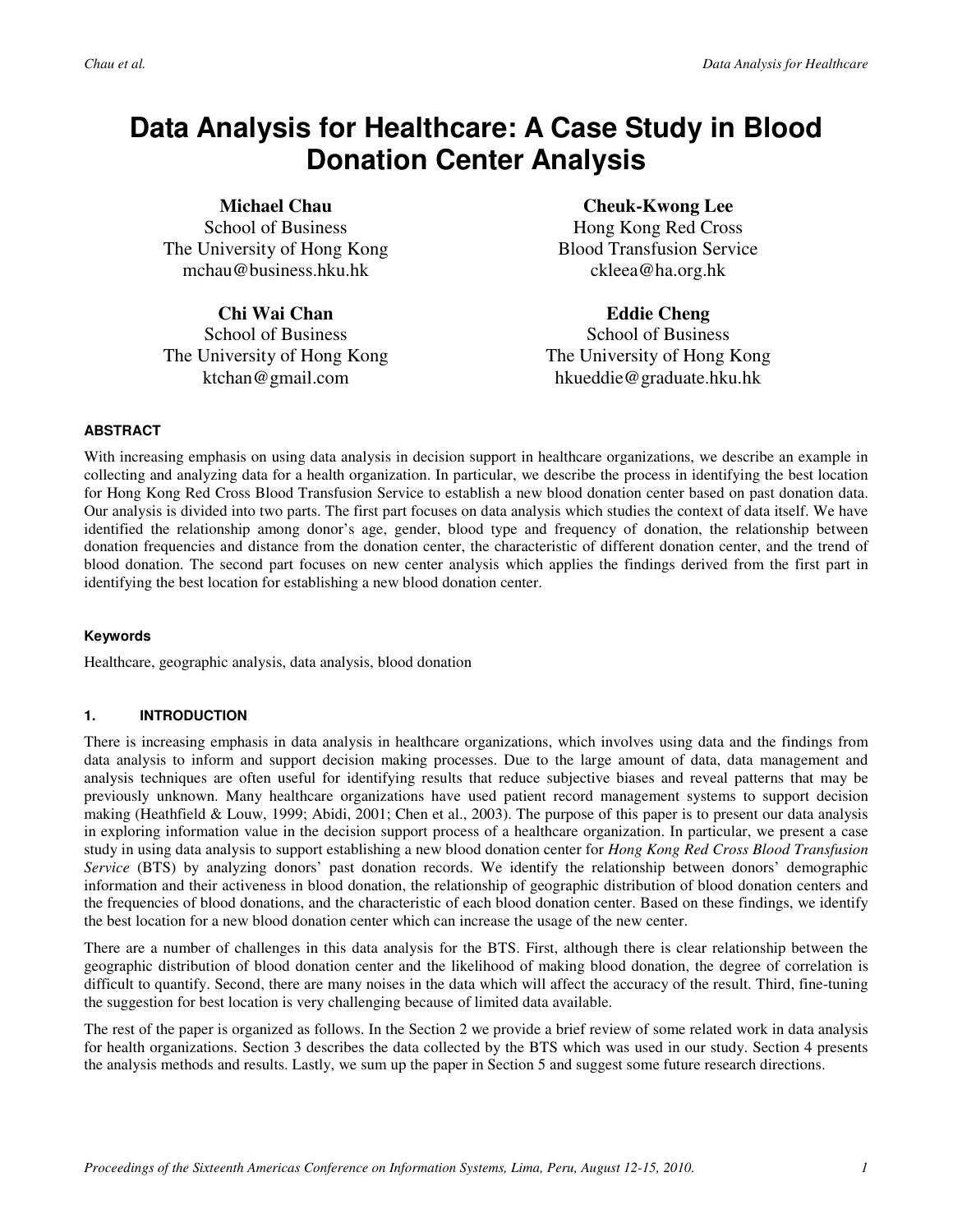## **2. LITERATURE REVIEW**

It is very important for modern medical procedures to have sufficient supply of blood. In order to have a reliable supply of blood, increasing the number of first time donors and keeping them as repeat donors in subsequent time are critical. There are many studies that discuss influential factors in making blood donations, and we only focus on spatial location in this paper as we aim to identify the best location in our study.

Saberton (2009) investigated a large number of donors at the census tract level to determine the factors that influence the number of donors, such as proportion of young residents, proportion of immigrants, education level, and accessibility. Through statistical analysis of donor data, it was found that the results were consistent across geographical regions and urban sizes. There are also studies on the donation pattern of the Chinese first-time donors, which identified factors affecting donors' pattern in order to help develop effective marketing strategies (Yu et al., 2007; Lee et al., 2008). They presented a statistical model to identify those donors with potential to become committed donors and those committed donors who can donate more frequently.

The decision on the city or other area in which to locate a healthcare facility must be based on such factors as potential, growth, and competition (Winter 1985). Before the site can be selected, one must consider criteria for location. In retail decisions it is assumed that the closer a store is to consumers, the greater the chance of successful marketing to them (Nelson 1958). Therefore it would make sense for the healthcare facility to be located close to the users, especially those who potentially would make heavy use of the particular facility being proposed. Moreover, it would be logical to locate a facility close to those target customers who are far from other similar facilities.

Cowper (1984) described a framework for analyzing the primary healthcare-seeking patterns of consumers for primary care providers in rural northern California. A cost-efficient principle of spatial interaction (Smith 1978) was combined with consumer search to provide an appealing theoretical rationale for the spatial interaction model. The model predicts the proportion of visits made from each origin captured by each destination or care site on the basis of (a) the characteristics of providers and facilities at the care site in question and at competing care sites and (b) the travel time between the origin and alternative sites in the market.

However, there is no existing paper discussing the correlation between spatial distance and the incentive for blood donors. In this paper, we describe the process in identifying the best location for the BTS to establish a new blood donation center to increase the incentive for donors in making blood donations.

### **3. DATA**

The dataset provided by the BTS contains 775,690 records for blood donation which included information about the ID of donors which is the unique identifier for each donor, their demographic information, information about each blood collection, and the information about the nature of sites for making donations. The characteristics of data are summarized in the following table.

| <i>Items</i>         | Description                                                         |  |  |  |  |
|----------------------|---------------------------------------------------------------------|--|--|--|--|
| <b>Dataset</b>       | There are totally 775,690 data from the dataset.                    |  |  |  |  |
| ID                   | All donors have their own unique ID.                                |  |  |  |  |
| Gender               | Binary option of Male or Female.                                    |  |  |  |  |
| Date of Birth        | The birth day of donors.                                            |  |  |  |  |
| Data Collection Date | The blood collection date.                                          |  |  |  |  |
| <b>Address</b>       | The residential address of the donor                                |  |  |  |  |
| Site and Venue       | The site of donation.                                               |  |  |  |  |
| Blood Type           | Eight distinctive blood types: A, B, AB, O (Positive and Negative). |  |  |  |  |

### **Table 1. Characteristics of the Dataset**

In our data analysis, we have taken some extra environmental factors into consideration, such as the latitude and longitude of the address and sites according to the global positioning system from Google Map, and the population of the districts from the Census and Statistics Department of the Hong Kong government. The purpose of this is to find out the relationship between geographical distribution of the blood donation centers, population, and the activeness of blood donation. We also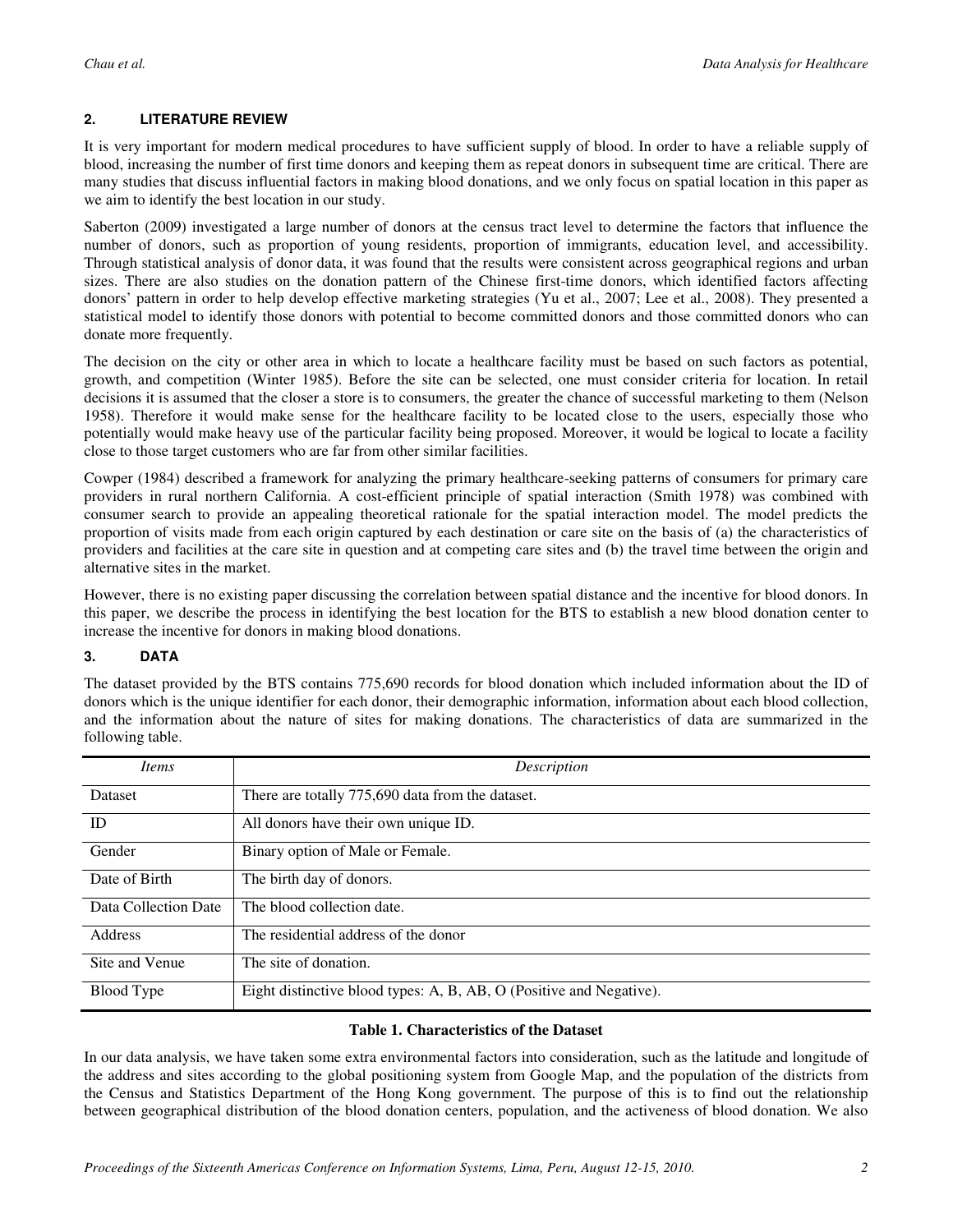

group the addresses into 18 districts as defined by the Hong Kong government (see Figure 1). We further group the 18 districts into 5 metro-districts according to their corresponding blood donation ratios in the 5 centers.

**Figure 1. Geographic Information of Hong Kong and Blood Donation Centers** 

### **4. ANALYSIS**

We first studied the context of data. We identified the relationship among donors' age, gender, blood type and frequency of donations, the characteristics of different donation centers, the trend of blood donations from year 2004 to 2007, and the relationship between donation activeness and distance from the donation center.

#### Relationship between Age, Gender, and Frequency of Blood Donations

We aim to find out the average frequency of donations, the relationship between age and frequency of donation, the relationship between gender and frequency of donation, and the integrated relationship between age, gender and frequency of donation. By categorizing all records based on the 18 districts, the average of total blood donation per total number of donors is 2.23, this means each donor makes blood donation 2.23 times in average in the past four years. For restricting the venue of blood donation to donation centers only, the number changes to 2.79. This means people in the centers make blood donation at higher frequency compared with the average. There is a 19.44% increase in blood donation frequency in the centers when compared to other mobile donation units.

From Figure 2, we can see the relationship between age and frequency of donation. The curve peaks at age 19, and the number drops sharply from age 19 to age 23, followed by steady decrease beyond age 23.

Out of the 775,690 times of blood donations, there are 415,246 blood donations made by male, and 360,444 made by female. In other words, male shares 54% of total blood donation.

From Figure 3, which combined the data of age and gender, we can observe that young female (age 16-25) make more blood donations than young male. However, male donates more frequently than female starting from age 26 and the difference keeps increasing from age 26 to age 42, and afterward it goes downs steadily.

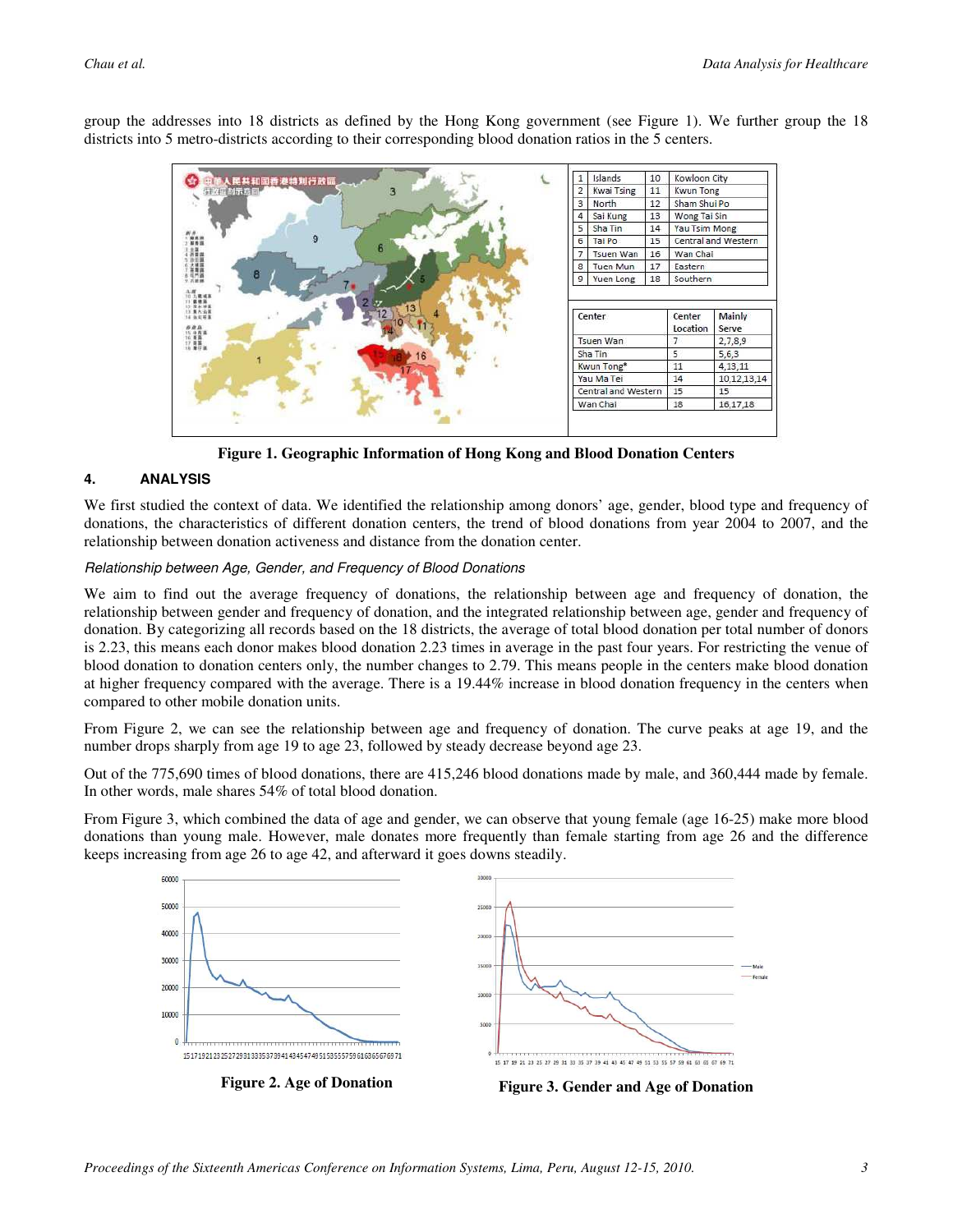### Trend of Blood Donations

We aim to find out the changes of number of blood donation from year to year, and estimate the growth of the blood donation in the coming years. Therefore, the data derived from this trend can benefit a more accurate forecast of the number of donations in different districts in the future, and this leads to better planning for the new blood donation center.

For the total donation, from year 2004 to 2006, blood donation frequency is slowing down but there is a sharp increase in year 2007. There is no pattern that we can find from the data because of the short period of data provided in the dataset. For the changes in the number of total donors in the same period of time, the number is unstable every year and we cannot find any pattern either. Both the donation frequency and the total number of donors sharply increase in year 2007. We suggest that this sharp increase is contributed by the reallocation of the Mongkok Blood donation center.

While categorizing the donation into the 18 districts, we can derive more meaningful information for our new center analysis. For all blood donations, we find that the North district has the highest absolute increase and percentage increase in the 4 year period. Sham Shui Po and Sai Kung are in the second place and third place, respectively. Table 2 shows a summary of these data.

|                            | <b>Total Frequency of Donations</b> |       |                | <b>Total Frequency at Donations Made at</b><br><b>Centers</b> |       |       |                |                         |
|----------------------------|-------------------------------------|-------|----------------|---------------------------------------------------------------|-------|-------|----------------|-------------------------|
| <b>District</b>            | 2004                                | 2007  | Growth<br>Rate | Growth<br><b>Number</b>                                       | 2004  | 2007  | Growth<br>Rate | Growth<br><b>Number</b> |
| <b>Central and Western</b> | 7394                                | 7373  | $-0.28%$       | $-21$                                                         | 4712  | 4954  | 5.14%          | 242                     |
| <b>Eastern</b>             | 16909                               | 16878 | $-0.18%$       | $-31$                                                         | 10456 | 10890 | 4.15%          | 434                     |
| <b>Islands</b>             | 2897                                | 3154  | 8.87%          | 257                                                           | 1722  | 1913  | 11.09%         | 191                     |
| <b>Kowloon City</b>        | 8442                                | 8601  | 1.88%          | 159                                                           | 4867  | 5235  | 7.56%          | 368                     |
| <b>Kwai Tsing</b>          | 15179                               | 15425 | 1.62%          | 246                                                           | 9558  | 10848 | 13.50%         | 1290                    |
| <b>Kwun Tong</b>           | 15613                               | 16370 | 4.85%          | 757                                                           | 9071  | 10242 | 12.91%         | 1171                    |
| <b>North</b>               | 7781                                | 8819  | 13.34%         | 1038                                                          | 3765  | 4698  | 24.78%         | 933                     |
| Sai Kung                   | 11275                               | 12290 | 9.00%          | 1015                                                          | 6039  | 7002  | 15.95%         | 963                     |
| Sha Tin                    | 20187                               | 20119 | $-0.34%$       | -68                                                           | 12048 | 12937 | 7.38%          | 889                     |
| <b>Sham Shui Po</b>        | 9065                                | 10040 | 10.76%         | 975                                                           | 5788  | 6787  | 17.26%         | 999                     |
| <b>Southern</b>            | 7151                                | 7510  | 5.02%          | 359                                                           | 4546  | 5067  | 11.46%         | 521                     |
| Tai Po                     | 8582                                | 9088  | 5.90%          | 506                                                           | 4196  | 4868  | 16.02%         | 672                     |
| Tsuen Wan                  | 8798                                | 9396  | 6.80%          | 598                                                           | 6153  | 6943  | 12.84%         | 790                     |
| <b>Tuen Mun</b>            | 15973                               | 16237 | 1.65%          | 264                                                           | 8534  | 9467  | 10.93%         | 933                     |
| Wan Chai                   | 3806                                | 3784  | $-0.58%$       | $-22$                                                         | 2635  | 2647  | 0.46%          | 12 <sub>2</sub>         |
| Wong Tai Sin               | 12834                               | 13378 | 4.24%          | 544                                                           | 7392  | 8711  | 17.84%         | 1319                    |
| Yau Tsim Mong              | 6962                                | 7306  | 4.94%          | 344                                                           | 4239  | 4660  | 9.93%          | 421                     |
| <b>Yuen Long</b>           | 13513                               | 14396 | 6.53%          | 883                                                           | 6711  | 7377  | 9.92%          | 666                     |

**Table 2: Summary of Growth Rate of Blood Donation for the 18 Districts** 

#### Geographic Distribution of Center and Blood Donation Frequency

This part focuses on site of donation and we aim to find out the unique characteristics of each blood donation center in terms of the attractiveness to blood donors. There are five blood donation centers in our dataset, namely Mongkok Center, Tsuen Wan Center, Causeway Bay Center, Shatin Center, and Central Center, listed in decreasing order of total blood donation. Table 3 summarizes the percentage of blood donation frequency of different residential address to its highest frequency blood donation center. Most of the following data analysis is based on this grouping which represents five metro-districts in Hong Kong.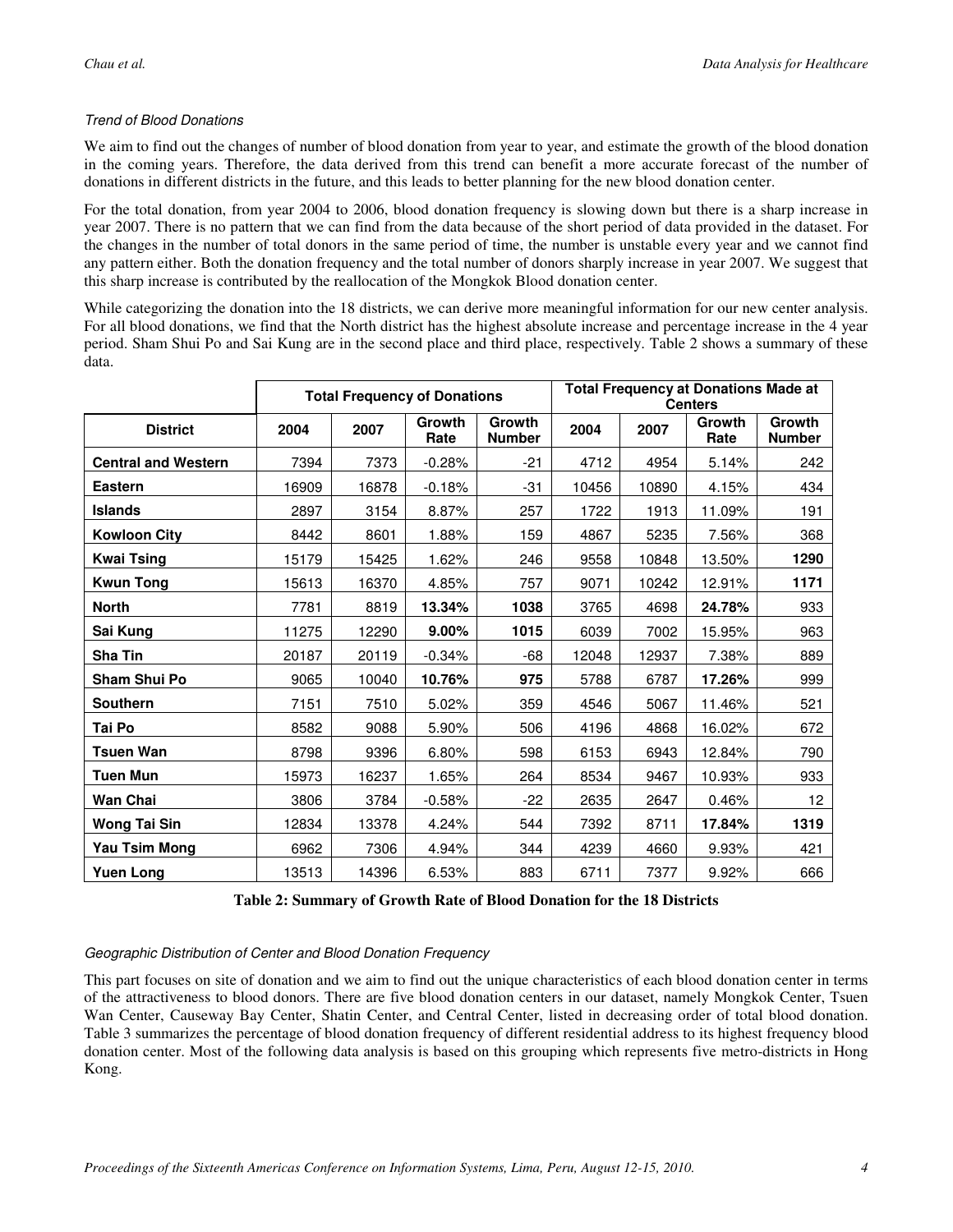| District id                | <b>District</b>     | <b>Total Frequency in</b><br><b>District</b> | <b>Frequency in</b><br><b>Nearest Center</b> | <b>Frequency in Nearest</b><br><b>Center/ Total Frequency</b><br>in District (%) |  |  |  |
|----------------------------|---------------------|----------------------------------------------|----------------------------------------------|----------------------------------------------------------------------------------|--|--|--|
| <b>Mongkok Center</b>      |                     |                                              |                                              |                                                                                  |  |  |  |
| 11                         | Kwun Tong           | 37628                                        | 23271                                        | 61.84%                                                                           |  |  |  |
| 13                         | Wong Tai Sin        | 31603                                        | 21379                                        | 67.65%                                                                           |  |  |  |
| 12                         | Sham Shui Po        | 24661                                        | 15753                                        | 63.88%                                                                           |  |  |  |
| $\overline{4}$             | Sai Kung            | 25299                                        | 13735                                        | 54.29%                                                                           |  |  |  |
| 10                         | Kowloon City        | 19898                                        | 13292                                        | 66.80%                                                                           |  |  |  |
| 14                         | Yau Tsim Mong       | 17112                                        | 12666                                        | 74.02%                                                                           |  |  |  |
| <b>Tsuen Wan Center</b>    |                     |                                              |                                              |                                                                                  |  |  |  |
| $\overline{2}$             | Kwai Tsing          | 40267                                        | 24953                                        | 61.97%                                                                           |  |  |  |
| 7                          | Tsuen Wan           | 25612                                        | 19753                                        | 77.12%                                                                           |  |  |  |
| 8                          | Tuen Mun            | 35550                                        | 19736                                        | 55.52%                                                                           |  |  |  |
| 9                          | Yuen Long           | 27836                                        | 13688                                        | 49.17%                                                                           |  |  |  |
| <b>Causeway Bay Center</b> |                     |                                              |                                              |                                                                                  |  |  |  |
| 16                         | Eastern             | 41820                                        | 27963                                        | 66.87%                                                                           |  |  |  |
| 17                         | Southern            | 18630                                        | 12676                                        | 68.04%                                                                           |  |  |  |
| 18                         | Wan Chai            | 10381                                        | 7469                                         | 71.95%                                                                           |  |  |  |
| <b>Shatin Center</b>       |                     |                                              |                                              |                                                                                  |  |  |  |
| 5                          | Sha Tin             | 49104                                        | 29252                                        | 59.57%                                                                           |  |  |  |
| 3                          | <b>North</b>        | 16651                                        | 6453                                         | 38.75%                                                                           |  |  |  |
| 6                          | Tai Po              | 17613                                        | 6238                                         | 35.42%                                                                           |  |  |  |
| <b>Central Center</b>      |                     |                                              |                                              |                                                                                  |  |  |  |
| 15                         | Central and Western | 19164                                        | 11089                                        | 57.86%                                                                           |  |  |  |
| 1                          | Island              | 7292                                         | 2492                                         | 34.17%                                                                           |  |  |  |

#### **Table 3. Summary of Blood Donation Frequency for different metro-districts in Hong Kong**

In this section, we aim to find out the correlation between the numbers of blood donation to the distance from donor's residential address to the site of donation center. After that, we aim to identify the best location to establish a new center which gives maximum increase in blood donation. The process of the data analysis for studying the Geographic Distribution of Center and Blood Donation Frequencies as follows:

- 1. Plot the locus defined by Google Map onto the map of Hong Kong. Group all the donors and their blood donations into five metro-districts according to Table 3.
- 2. Select donations made in center only, because only these are relevant to our problem. We also remove cross metrodistrict donations, in which donors make blood donation not in their residential metro-district. Cross metro-district donations are irrelevant to the building of new center, since they make donation independent to distance between residential address and site of donation. The total donation made outside of donors' home metro-district is 39.53% out of all donations made at the centers.
- 3. For each metro-district, we calculate the distance between donors' residential address to blood donation center and count the number of donation for each location. We then can plot the regression line with distance on x axis, and numbers of blood donation on y axis. We find the slope of the regression line which indicates the correlation between Geographic Distribution of Center and Blood Donation Frequencies (Figure 4).
- 4. For abnormal high numbers of blood donation which indicate possible sites for new blood donation center (As blue circle in Figure 4), we hypothetically put a new center there and study the expected number of blood donation increased according to the derived correlation between Geographic Distribution of Center and Blood Donation Frequencies for that particular metro-district.
- 5. Compare all possible sites for all five metro-districts, followed by adjusting the figure with expected growth rate, and then we rank the selected sites in term of expected increased numbers of blood donation in year 2010.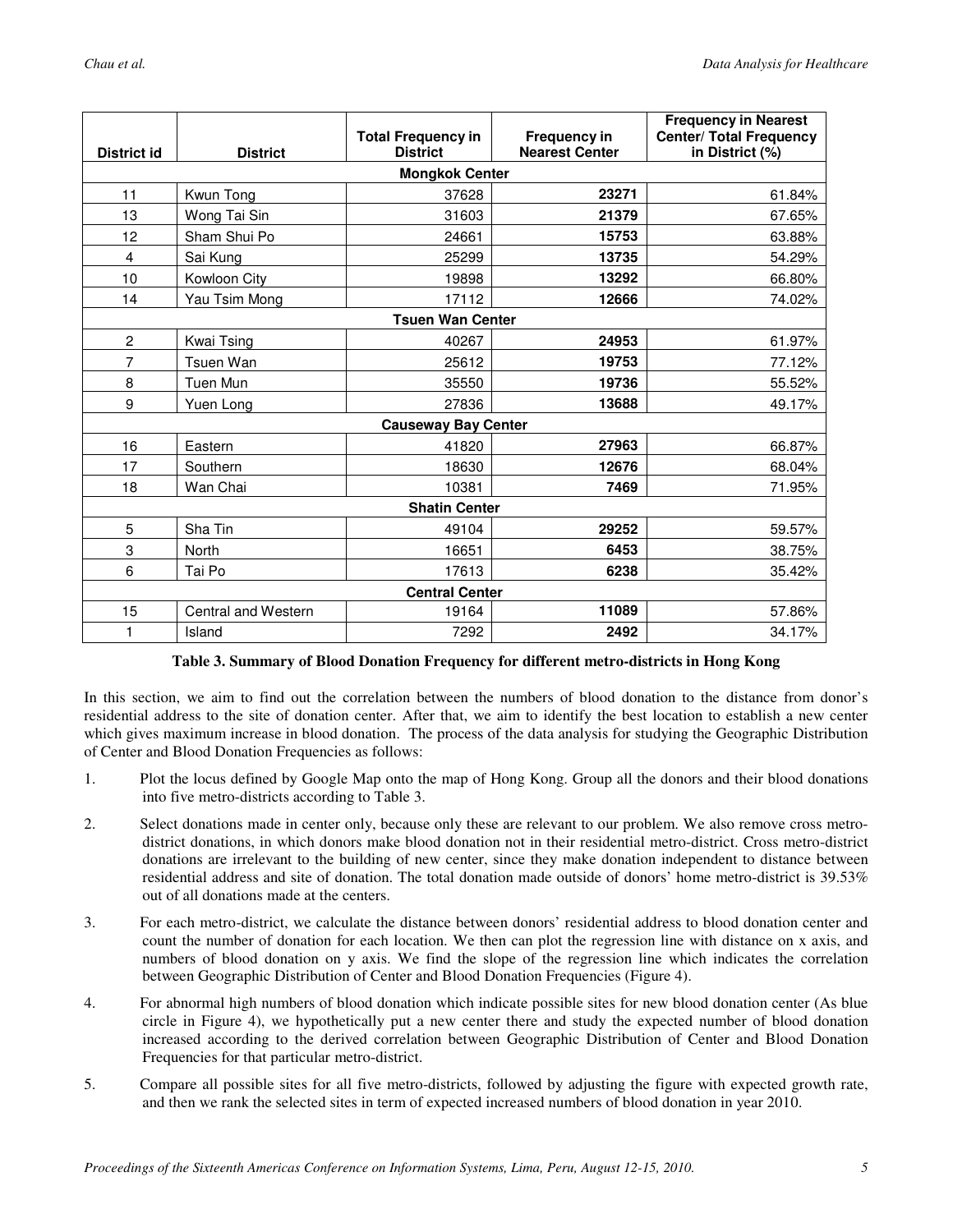

**Figure 4. Correlation Analysis** 

From the data derived at the district level, Yuen Long, Tin Shui Wai and Tuen Mun (TYT) are the best locations for building a new center with an average increase of 14,279 donations, while Tseng Kwan O is the second best choice with an average increase of 13,268 donations. The result is summarized in Table 4.

|                               | <b>Causeway Bay</b> | <b>Central</b>    | <b>Shatin</b>   | <b>Tsuen Wan</b> | <b>Mongkok</b> |
|-------------------------------|---------------------|-------------------|-----------------|------------------|----------------|
| <b>Metro Donations</b>        | 48,108              | 13,581            | 41,943          | 78,130           | 100,096        |
| <b>Metro Population</b>       | 1,016,800           | 386.700           | 1,180,800       | 1.844.800        | 2,424,900      |
| Ratio (per 4 Yr)              | 4.731%              | 3.512%            | 3.552%          | 4.235%           | 4.128%         |
| Ratio (per Yr)                | 1.183%              | 0.878%            | 0.888%          | 1.059%           | 1.032%         |
| Location                      | Chai Wan            | <b>Tung Chung</b> | <b>Fan Ling</b> | <b>TYT</b>       | Tseung Kwan O  |
| <b>Total Increase</b>         | 18,851              | 7,884             | 32,481          | 57,117           | 53,071         |
| <b>Yearly Average</b>         | 4,713               | 1,971             | 8,120           | 14,279           | 13,268         |
| <b>Growth Rate</b>            | 1.11%               | 2.29%             | 4.04%           | 3.72%            | 6.03%          |
| <b>Annualized Growth Rate</b> | 0.37%               | 0.76%             | 1.33%           | 1.22%            | 1.97%          |
| <b>Expected Increase</b>      | 4,765               | 2,016             | 8,448           | 14,810           | 14,068         |

**Table 4. Summarized Data for Establishing New Blood Donation Center** 

## **5. CONCLUSION**

Using data analysis methods, we have identified the relationship between donors' age and gender and their frequency of donations, the relationship between donation frequencies and distance from the donation center, the characteristics of different donation centers, and the trend of blood donation. In addition, using a spatial analysis method, we identify the best location for establishing a new blood donation center.

Through this case study, we show an example of using data analysis for decision support in a healthcare organization. We hope the study can encourage other similar studies in data analysis for healthcare organizations. In our future work, we will use more data analysis and data mining techniques on the data as well as use our analysis methods for other organizations.

### **ACKNOWLEDGMENT**

We thank the Hong Kong Red Cross Blood Transfusion Service for providing the data used in this study, and Alice Lee of the University of Hong Kong for her help in editing the paper.